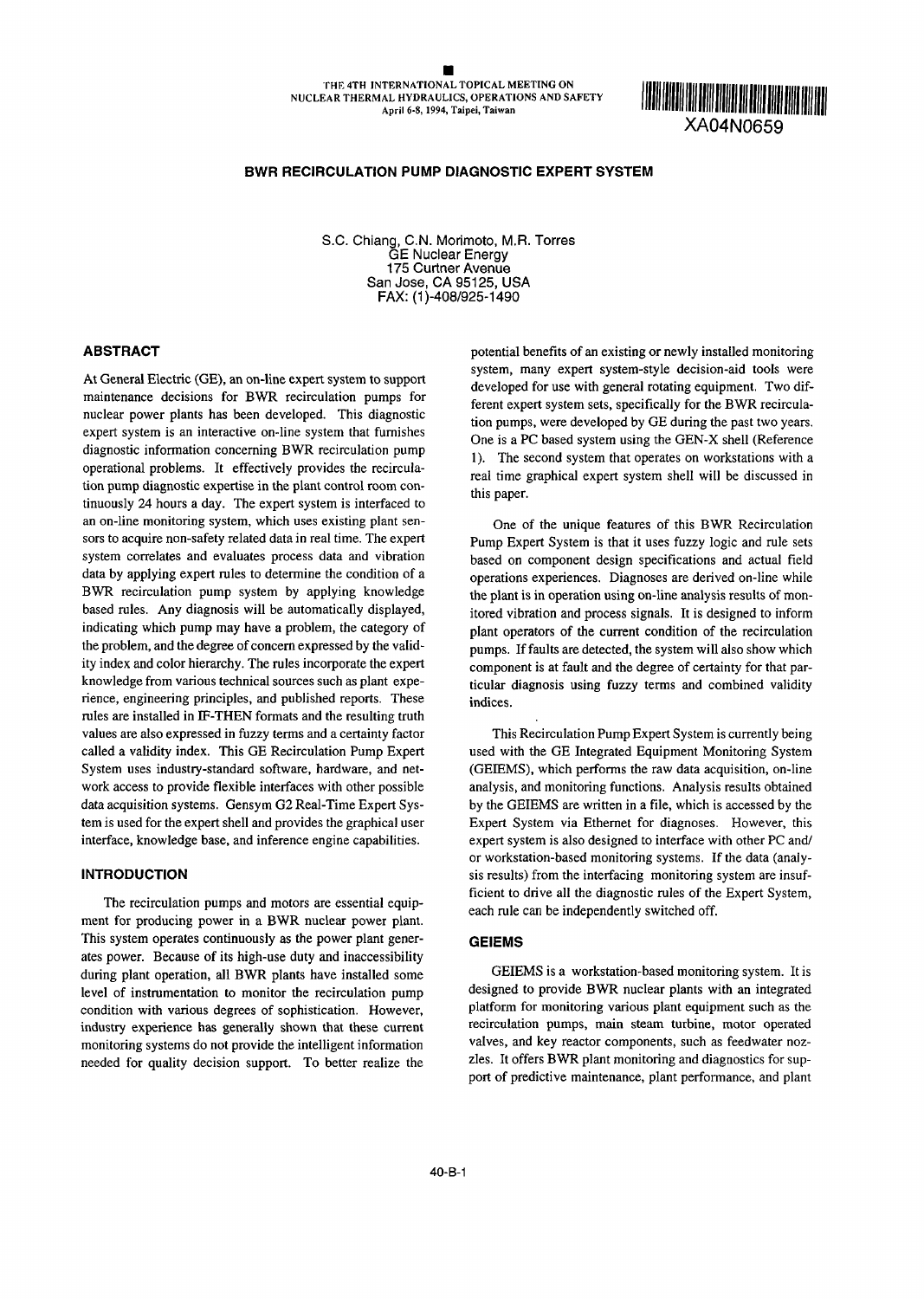

with Conventional Digital DAS

GEIEMS system provides the data needed for the expert sys- expert rules. The knowledge base file, containing the expert tem to perform diagnostic functions. The rules, user interface, and data input/output procedures, is

GEIEMS, one with a conventional digital data acquisition through the knowledge base. **It** communicates with the front-end and another with a smart data concentrator front- GEIEMS Recirculation Pump Monitor though a monitorend. These figures also show that the Expert System can result file using G2's data input/output capability. This file is reside on another workstation and obtain the necessary data formatted as a text **file** to allow interface with different data from the GEIEMS computer via Ethernet (Figure la), or the input sources. The input data are read in continuously, and Expert System can be integrated into the GEIEMS workstation (Figure lb).

# **EXPERT SYSTEM**

The Expert System supplements an on-line monitoring by evaluating the data for the possible causes of abnormal data vibration **Input behavior.** It uses the plant and pump process data and the **Signals** pump vibration data from GEIEMS or a similar *monitoring* system (see Figure 2 for the Expert System Interface). For BWR Recirculation Pump application, typical process data **Process** On-Line **Data Process On-Line EXPERT SHELL** include bearing temperatures, seal pressures, pump  $\Delta P$  and **Signals 10 Monitor Recorded Recorded Recorded Recorded Recorded Recorded Recorded Recorded Recorded P Data** the Expert System include shaft displacements and motor and pump casing velocity and acceleration in terms of amplitudes, spectral components, phases, etc. Therefore, some of the data used in the Expert System are as-measured while others are results of some analyses such as FFT. Over 150 parameters **Analysis and Analyse Base** -711 **Knowledge Base** generated from these process and vibration signals for each pump are used by this Expert System. Figure 2 Expert System Interface Diagram



Figure 1a GEIEMS/Expert System Block Diagram Figure 1b GEIEMS/Expert System Block Diagram<br>with Conventional Digital DAS with VXI Type Smart DAS

life extension concerns. Within the context of this paper, the This Expert System evaluates the data by applying the loaded into the G2 Real-Time Expert system shell (Gensyrn Figures la and lb show two different configurations of Corp.) for execution. All operator interactions are managed

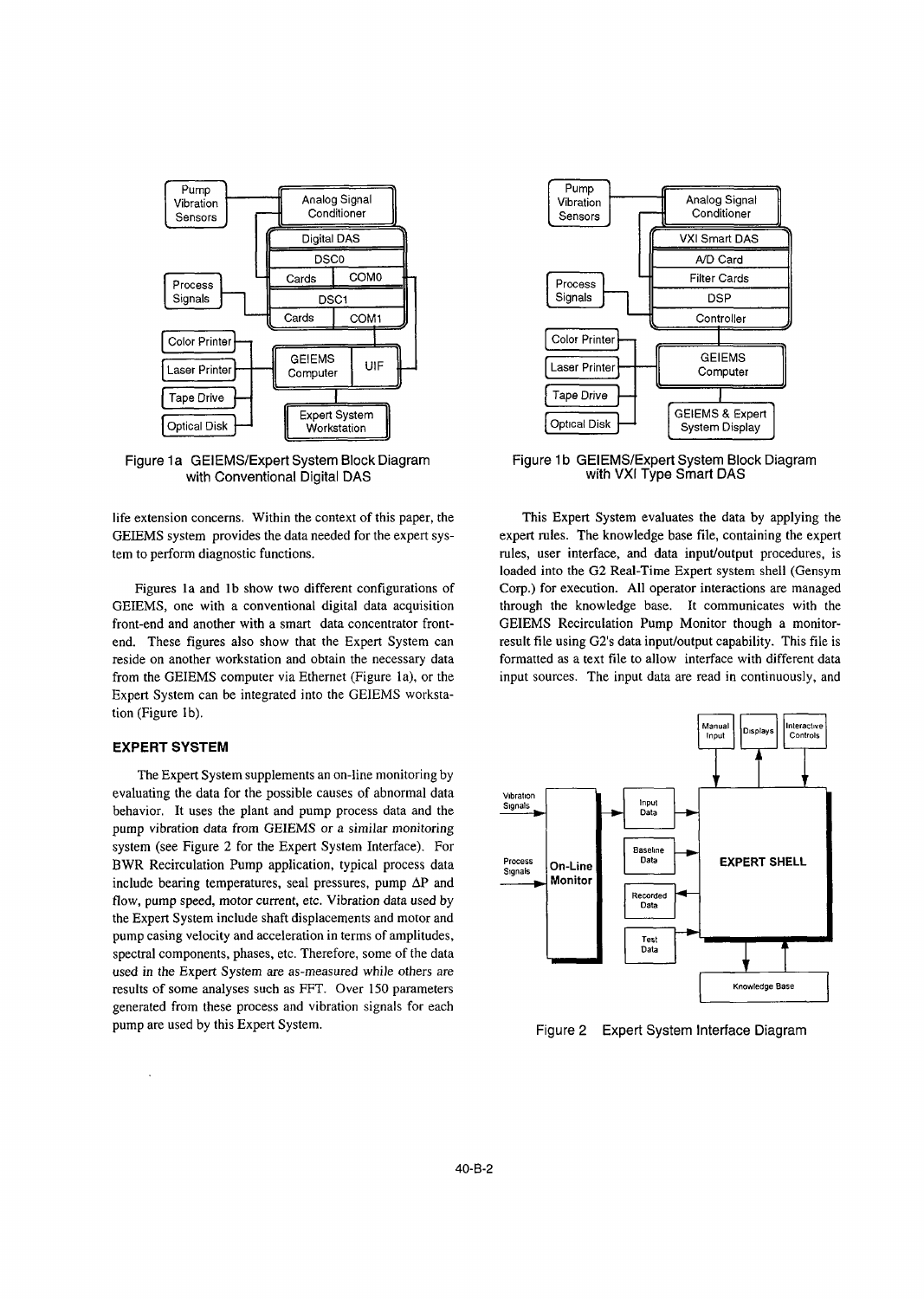that particular data will be evaluated. The baseline values are degree of concem is expressed in the following terms: input through Diagnosis Baseline file. The baseline values may be modified by a responsible engineer by using a stan- *1) The occurrence of the indicatedproblem is impossible* dard text editor in off-line mode or by using G2 itself in an (green). interactive mode during an on-line operation. Furthermore, *2) The occurrence of the indicatedproblem is unlikely* this Expert System also allows evaluation of test data, which (yellow). can be input manually or input through test data file, where a *3) There may be a possibility of the indicated problem* file may be constructed by text editor or by capturing the cur- (orange). rent data into a file. This test data capability allows user ver- *4) The indicated problem is likely to occur* (pink). ification of the Expert System operation and it can be used as *5) The indicated problem is certain to occur (red).* an off-line diagnosis tool by inputting data from sources other than an on-line monitoring system. The input file, baseline Since the G2 expert system shell is used and since the file, test file, and captured data file are all ASCII character text input interface is through a serial file containing ASCII charfiles and use the same format, for convenience of mainte- acters, the system is adaptable with other systems and platnance. **Forms.** The expert system can be connected with other

validity indexing and color hierarchy. As described later, the input file path. degree of concern is not a diagnostic accuracy nor is it a problem probability. It provides operators and other plant person- **Knowledae Based Expert Rules** nels with a measurement for confidence factor for evaluating The basis of the expert system is a set of rules that frame

only when a data value change is detected, all rules that act on cerns should be expressed over the equipment condition. The

- 
- 
- 
- 
- 

systems such as personal computers, workstation, or other The user interface is a set of graphical screens where a system that can provide the input data in ASCII text in specidiagnostic message will be automatically displayed. Figure 3 fied formats. The expert system can be loaded and run on any shows a sample screen display with a diagnostic message that workstation (Sun, HP, DEC, SGI, etc.) that supports G2. No indicates which pump has a problem, the type of problem, and recompilation or linking is needed. This expert system can the degree of concern. The degree of concern (or diagnosis easily operate on different platforms by transferring the uncertainty) is expressed throughout the Expert System using knowledge base to the desired platform and setting up the

how strong the diagnosis indication is and how much of con-<br>the knowledge to be used in diagnosing problems for the BWR recirculation pumps. Sets of rules, which are expressed



Figure 3 Diagnostic Message Display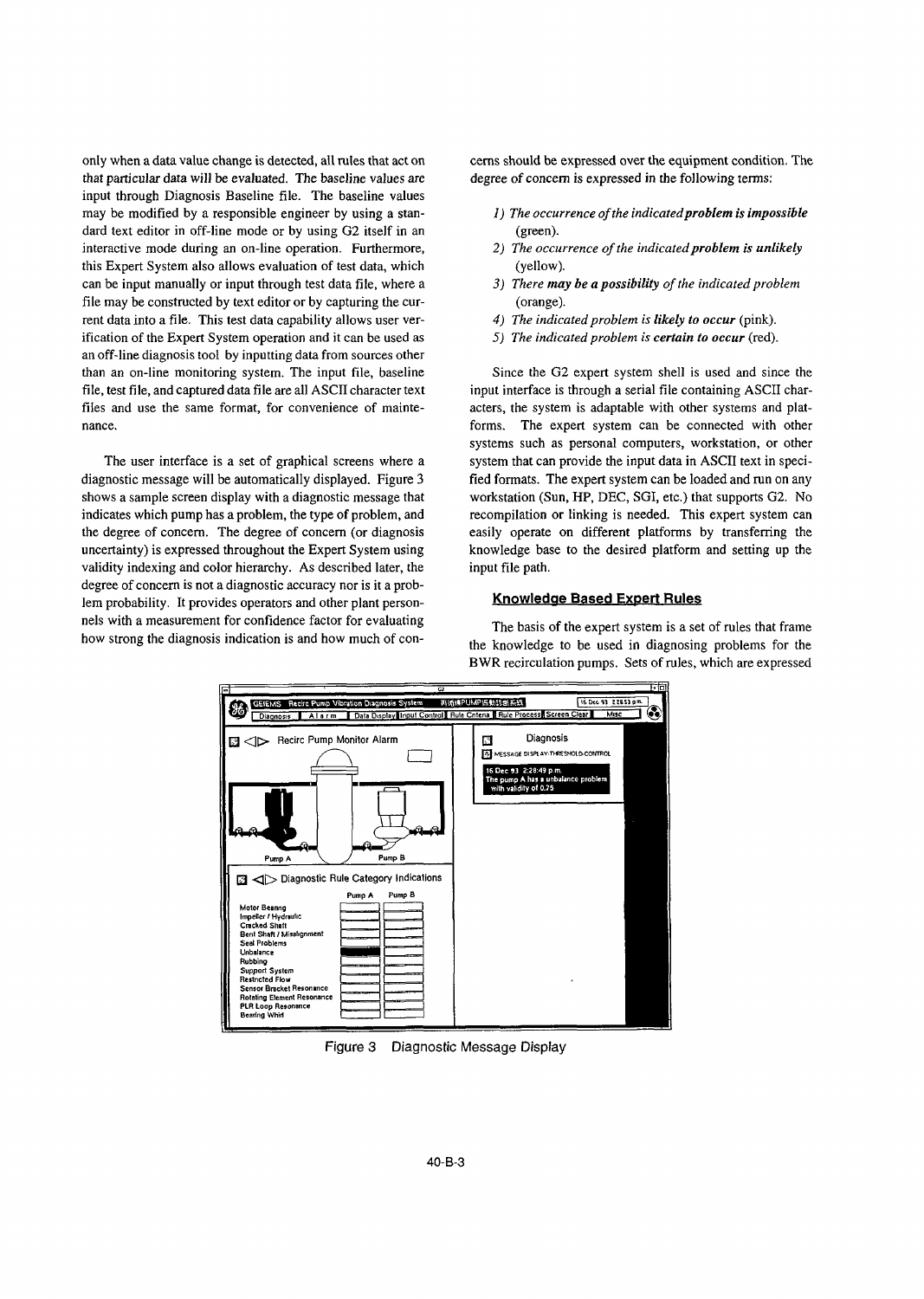in fuzzy IF-THEN format, determine possible problem(s) by the rotating element unbalance problem. When the vibration tion pump operating parameters. The rules can be illustrated 0.95. In this rule, the maximum validity index is set to 0.95 by a simple rule for a rotating element balance problem, which because the problem cannot be diagnosed with 100% confi-

analyzed by GEIEMS to obtain the  $1X$  vibration component. The evaluation, where each validity index table consists of 3 The rule is in IF-THEN format, but the resultant conclusion, or more points. The use of a more refined curve does not prorelated to a rotating element unbalance problem in this case, is vide added significance. The validity index is usually based not expressed using familiar TRUE/FALSE logic. Instead, on uncertainty of prediction and if available, on empirical the resulting value for each rule is expressed in fuzzy logic data. The index is further adjusted for a particular pump at membership values (not probability values) using a certainty each site during the installation. factor called the validity index. For this particular rule the validity index is shown in Figure 4. This approach avoids an Another aspect of these recirculation pump expert rules is unrealistic Yes/No type of conclusion. As an example, using the extensive use of baseline data, which is the data obtained a rule that states *"If vibration is higher than 200 microns, then* when the recirculation pump condition is NORMAL (steady when the recirculation pump condition pump condition pump condition is NORMAL (steady) *there is an unbalance problem.* Is unrealistic. That is state). For example, the rotating element unbalance fault is because it implies that at 200 microns all is normal, but there also being detected by the male "If the because it implies that at 200 microns all is normal, but there also being detected by the rule *"If the shaft coupling IX vibra*-<br> *Also being detected by the rule "If the shaft coupling IX vibra-*<br> *Also being detected b* 

logic application, where the evaluation of each rule is case will result in a particular value of each rule is example described above. expressed in fuzzy membership and values, to simplify the evaluation and aggregation of individual rule results. To com-<br>hine the fugue goults from coveral IF THEM wilso into a sin These rules and the validity indices incorporate the expert bine the fuzzy results from several IF-THEN rules into a sin-<br>gle expression for a particular problem, the fuzzy terms must<br>knowledge from various sources such as plant operations and<br>and the various sources such as plant be defuzzified into numerical values and processed into one maintenance experience, test data, design<br>result. The validity index expresses the uncertainty/certainty result, The validity index expresses the uncertainty/certainty of the fault being diagnosed at the level of individual rule eval- **Rule Cateaories** uation and carried through to the aggregation. The Figure 4 example shows that when the 1X vibration components are The current version of the GE Recirculation Pump Diag-



Figure 4 Validity Index for the Rule Example **Consequent** • loose parts

evaluating the process data, vibration data, and the recircula- is greater than or equal to 350 microns the validity becomes is as follows: dence based on this single rule evaluation. In fact, for the rotating element unbalance problem, seven different rules, *If shaft coupling 1X vibration component during steady* which evaluate data from eight different vibration signals are *state is high, then rotating element unbalance is indi*-<br>used in combination with other nertinent num used in combination with other pertinent pump operation *cated.* information. The validity indices from these seven rules are *In this rule, the shaft coupling vibration displacement signals* then combined into a single validity index and a fuzzy expres-<br>**Form** herizontal addy problem. from horizontal eddy probes in either the X or Y direction are sion representing the rotating element unbalance problem.

tion component shows an increase over the baseline value, Validity index is being used instead of traditional fuzzy *then unbalance is indicated.*" The amount of increase in this<br>case will result in a particular validity index similar to the<br>case will result in a particular valid

maintenance experience, test data, design specification, engi-

less than 150 microns, the validity of the conclusion is  $0$  for nostic Expert Rules covers the following fault categories:

- misalignment
- 
- bent shaft
- 
- 
- 
- $\cdot$  restricted flow
- pump hydraulics
- 
- resonance
- 
- 
- pump seal problems
-